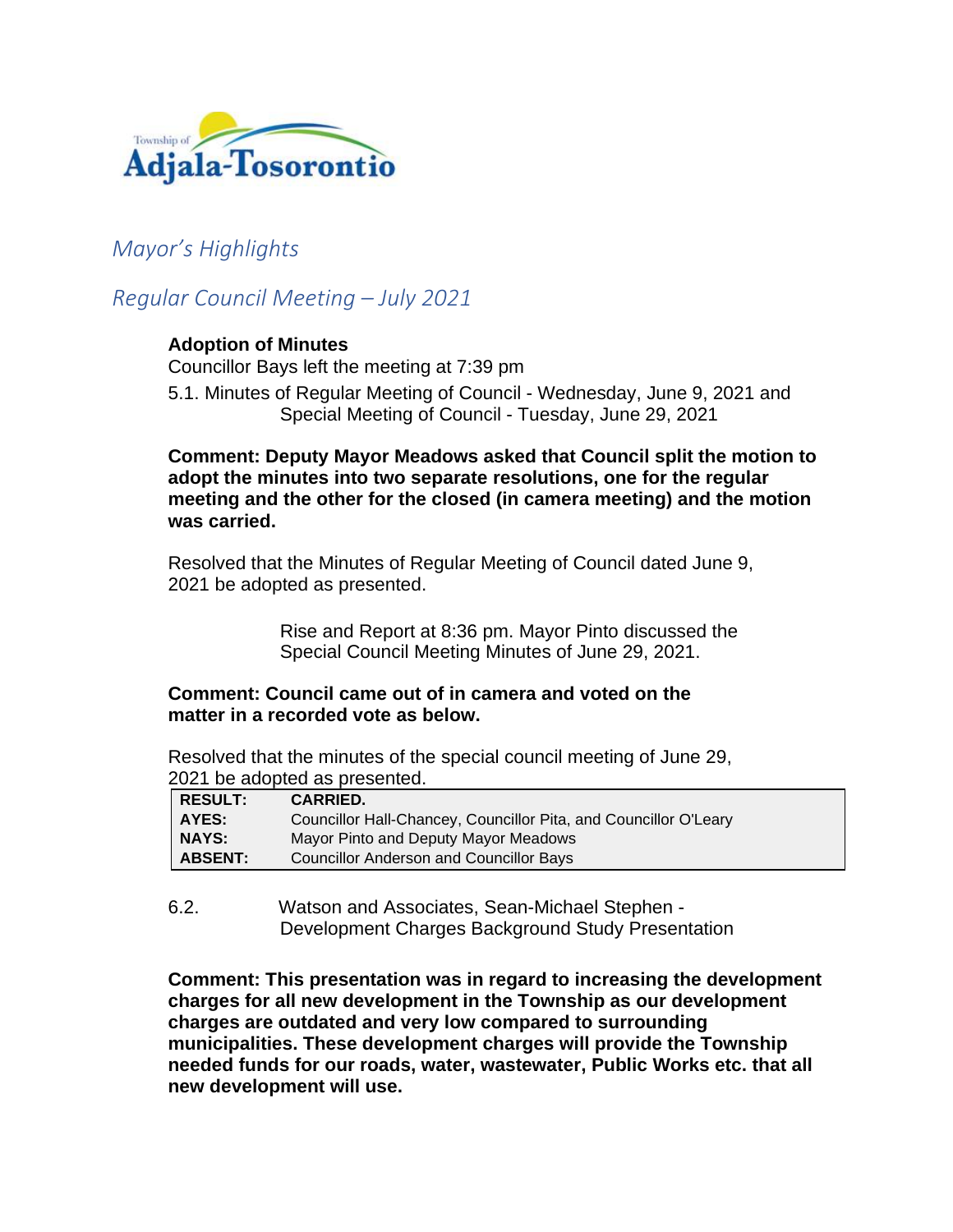Resolved that the Watson and Associates, Sean-Michael Stephen - Development Charges Background Study Presentation be received as information.

**RESULT: CARRIED.**

6.3. Everett Baseball Association Leo Losereit - Deputation Request of No Fees for Diamond Time

**RES-246-2021**

**Moved by** Deputy Mayor Meadows **Seconded by Councillor Anderson** 

## **Comment: This one-time request was granted as the junior team was having funding problems given the impacts of COVID-19 and other funding restraints.**

Resolved that the Deputation by Everett Baseball Association, Leo Losereit - Request of no Fees for Diamond Time be moved to New Business for Discussion.

| <b>RESULT:</b><br><b>CARRIED.</b> |
|-----------------------------------|

## **7. Public Meeting**

7.1. Public Meeting - Fees and Charges By-law - Marriage Licenses

**Comment: No Comments were received for or against the above subject.**

7.2. Public Meeting - 6001 Concession Road 2

**Comment: There were no comments received in favour or against of the zoning by-law amendment.**

7.3. PLA 21-30 - 6001 Concession Road 2 Public Meeting

## **Comment: This application was approved as it was a farm consolidation and allowed by the province.**

Resolved that the Planning Report 2021-30 dated June 9, 2021 regarding file Z/06/21 be received; and further,

That Council support the approval of the Zoning By-law amendment in PLA 2021-30 **RESULT: CARRIED.**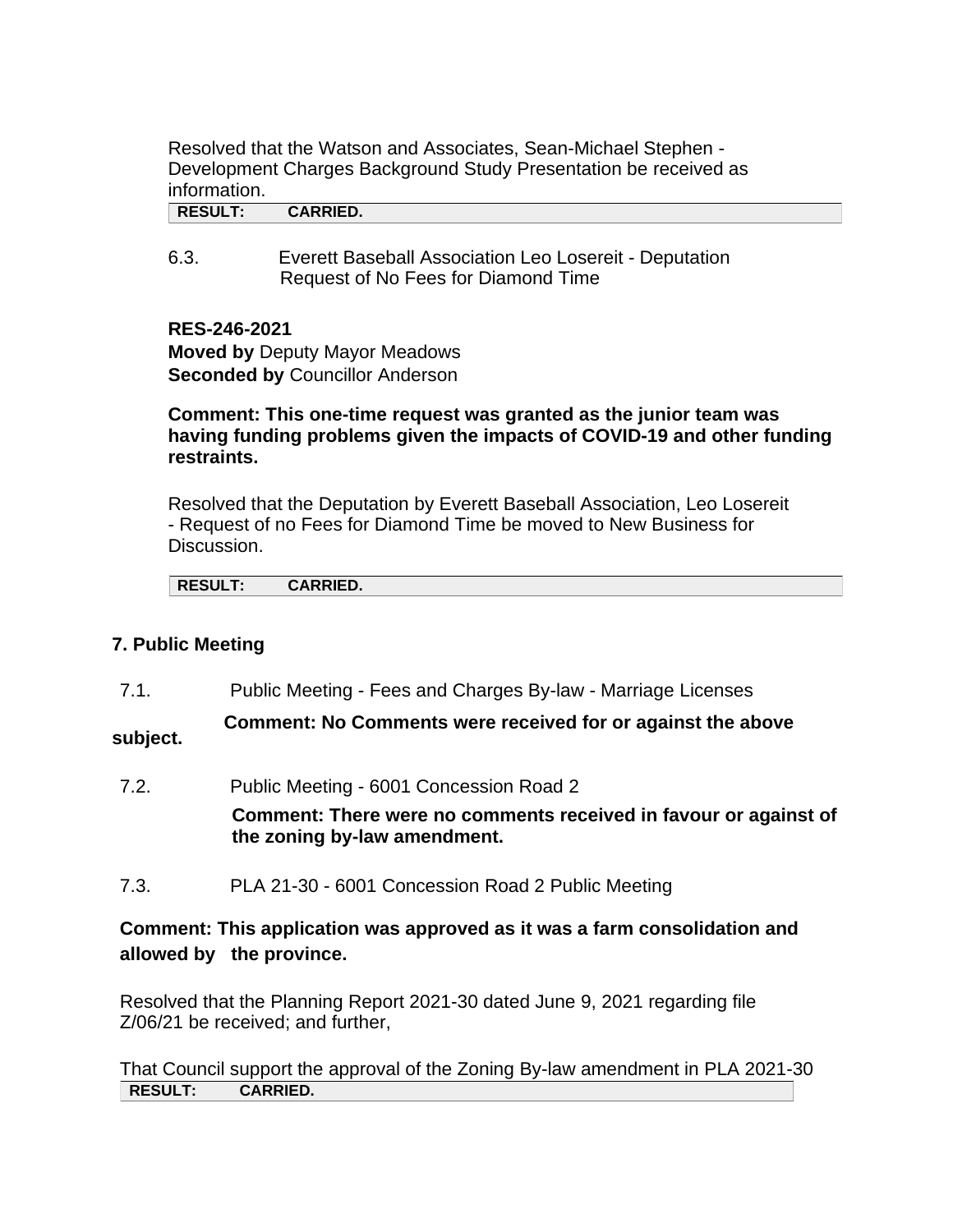## 7.4. Public Meeting - 4241 Concession Road 3

## **Comment: There were no comments received in favour or against of the zoning by-law amendment**

7.5. PLA 21-31 4241 Concession Road 3 Public Meeting

Resolved that the Planning Report 2021-31 dated July 14, 2021 regarding file Z/10/21 be received; and further,

That staff be directed to consider all public and agency input, as well as Council comments, in a further planning analysis to be set out in a planning report and recommendation to be brought to Council at a future date. **RESULT: CARRIED.**

# **Comment: As the meeting went past 10 pm Council recessed the meeting to continue on July 19, 2021 as below.**

Recess of Meeting - Regular Meeting of Council, Wednesday, July 14, 2021

Resolved that Council recess the meeting at 10:49 pm until Monday July 19, 2021 at 6:00 pm.<br>**RESULT:** CARRIE

**RESULT: CARRIED.**

Mayor Pinto resumed the meeting on Monday July 19, 2021 at 6:00 pm Councillor Hall-Chancey sent regrets for this portion of the meeting.

# **Comment: Council added by resolution the items below to the agenda as there was an urgency to deal with the matters.**

Resolved that Council suspend the rules of procedure to add the following items to the agenda:

- BLDG 2021-09 Parks Grants Report as Item 10.20
- By-law 2021-45 Amend Zoning By-law 03-57, as amended, of the Township of Adjala-Tosorontio - Part of Lot 10. Concession 2, geographic Township of Tosorontio, 6001 Concession Road 2 (4301- 020-003-02200) as Item 11.4
- By-law 2021-46 Assume Municipal Services in Evergreen Subdivision, Loretto, Registered Plan 51M-992 as Item 11.5
- Police Services Board Resolution as Item 13.3

**RESULT: CARRIED.**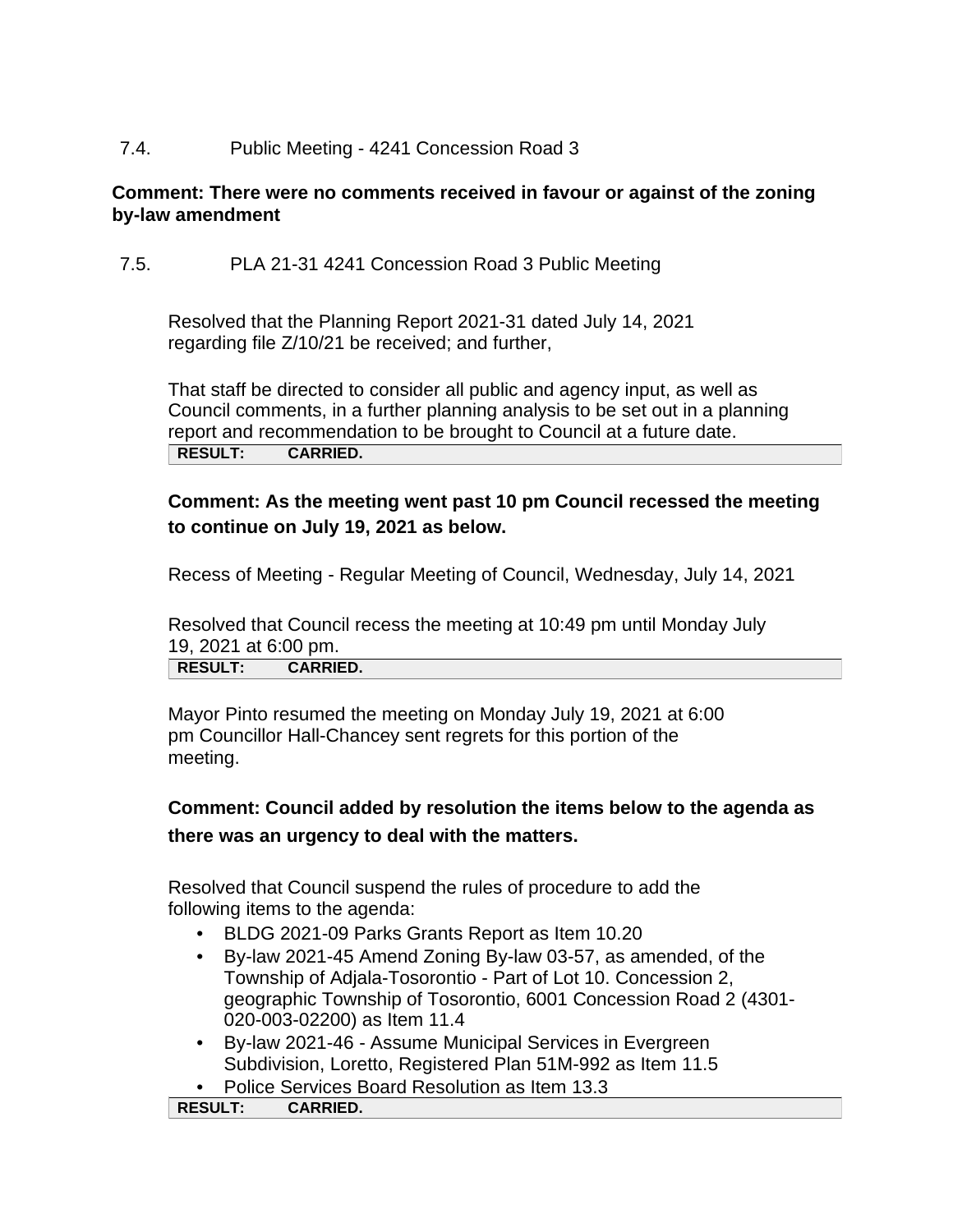## **Public Comments**

- Comments were received from Chris Stepanis of 6385 County Road 13, Everett against Item 10.14 - Farsight Development Everett Earthworks Agreements Schedules Approval
- Comments were received from Angeline Bosnak of 7518 Keenansville Road against Item 10.15 - I&D 2021-23 Bailey Creek Municipal Drain Assessment Update & Capacity Evaluation
- Comments were received from Ivan Heriban of 7518 Keenansville Road against Item 10.15 - I&D 2021-23 Bailey Creek Municipal Drain Assessment Update & Capacity Evaluation
- Comments were received from Anne Ferguson of 7518 Keenansville Road against Item 10.15 - I&D 2021-23 Bailey Creek Municipal Drain Assessment Update and Capacity Evaluation
- Comments were received from Lisa Narowski of 2635 Concession Road 7 against Item 10.16 I&D 2021-25 Endorsement of MoECP ECA Application, Wastewater Treatment Plant, Colgan 1&2 Tribute Development and Item 10.17 I&D 2021-26 Endorsement of MoECP ECA Application, Stormwater Management Facilities, Colgan 1 & 2, Tribute Development
- Comments were received from Kim Narowski of 2635 Concession Road 7 against Items 10.16 I&D 2021-25 Endorsement of MoECP ECA Application, Wastewater Treatment Plant, Colgan 1 & 2 Tribute Development and Item 10.17 I&D 2021-26 Endorsement of MoECP ECA Application, Stormwater Management Facilities, Colgan 1 & 2, Tribute Development
- Comments were received from Graham Huntley of 7583 Keenansville Road against Items 10.16 I&D 2021-25 Endorsement of MoECP ECA Application, Wastewater Treatment Plant, Colgan 1 & 2 Tribute Development and Item 10.17 I&D 2021-26 Endorsement of MoECP ECA Application, Stormwater Management Facilities, Colgan 1 & 2, Tribute **Development**
- Comments were received from Brett Watson of 7537 Keenansville Road against Item 10.17 I&D 2021-26 Endorsement of MoECP ECA Application, Stormwater Management Facilities, Colgan 1&2, Tribute Development

# **8. Upcoming Events and Announcements**

- The Township would like to notify all residents that starting on July 26, Concession Road 6 between 5 Sideroad and County Road 5 will be closed to through traffic in order to carry out the replacement of a large culvert ("Structure 64").
- There will be a signed detour route in place during the road closure, which is expected to remain in effect until mid-October. Further details are available on the Township's website.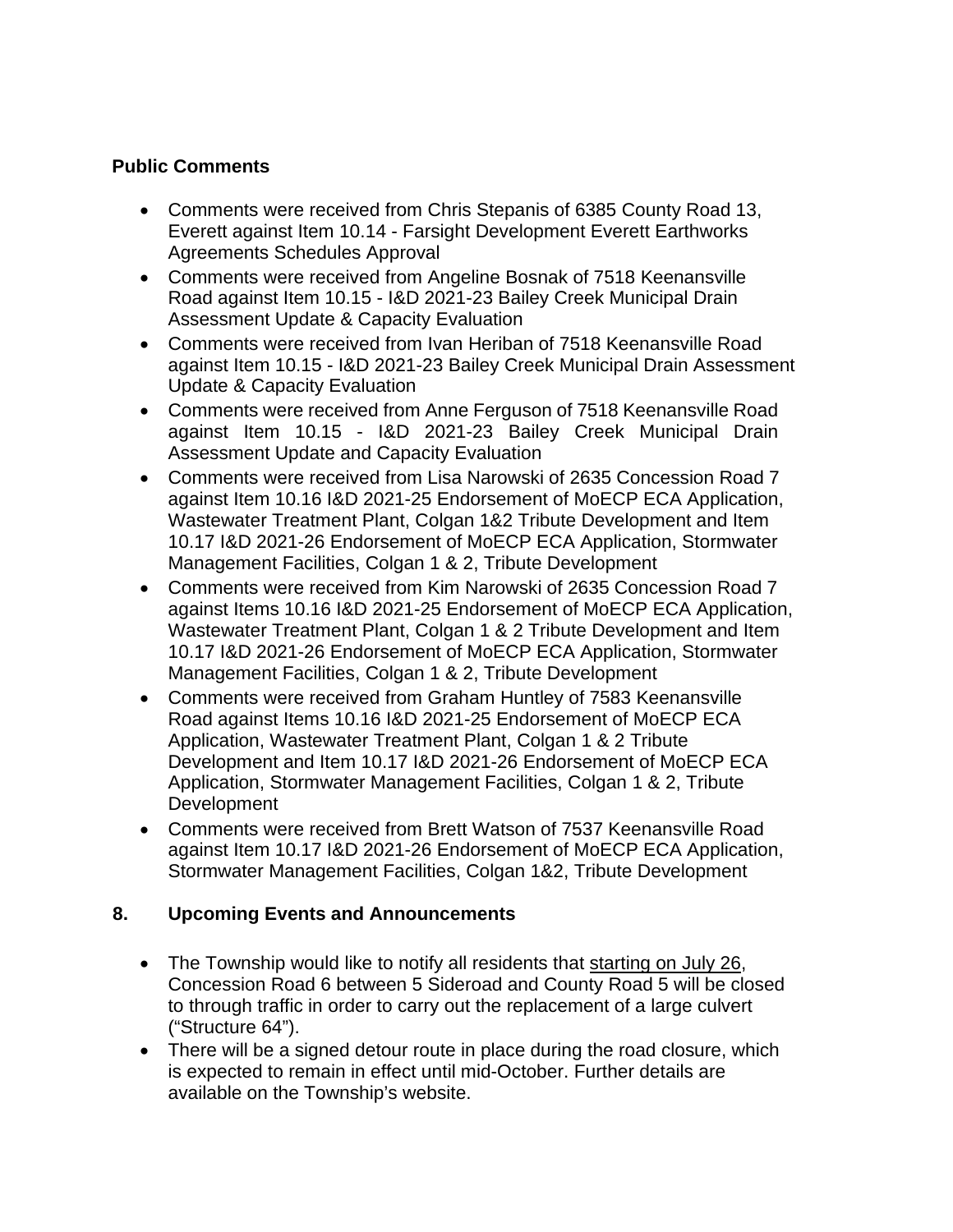- The Township kindly asks for resident's co-operation and patience during this time and would like to remind everyone to follow and obey the construction signage and temporary barriers for your safety and for the safety of the workers.
- As of Friday, July 16, 2021, the Township will resume in-person service at the Township Office Centre, Monday to Friday from 8:30 a.m. to 4:30 p.m. to support the public requiring in-person transactions.
- Public access will be restricted to the public service area, public washrooms, and Public Room via the Administration Centre's front entrance. Safety measures are in place to ensure the safety of both staff and the public, including a daily closure from noon to 1 pm for cleaning. Guests are reminded to adhere to safety precautions when visiting the Township Office, including wearing a face covering at all times inside the building and physical distancing. Please visit the website for more information.
- Karli Stevenson Join us and Cycle first event July 17 https://atyourpace-cycle.square.site/

# **9. Reports and Correspondence**

10.1.PLA 2021-28 Short Term Accommodation Report

That the Planning Report 2021-28 dated July 14, 2021 regarding Short Term Accommodations be received; and,

That Council approve staff to move forward with a public circulation for public input.

## **Comment: This motion was defeated as short-term rentals at this time do not meet the Township Zoning By-laws.**

| <b>RESULT:</b> | DEFEATED.                                                                         |
|----------------|-----------------------------------------------------------------------------------|
| AYES:          | <b>Councillor Pita</b>                                                            |
| <b>NAYS:</b>   | Deputy Mayor Meadows, Councillor O'Leary, Mayor Pinto, and Councillor<br>Anderson |
| <b>ABSENT:</b> | <b>Councillor Bays and Councillor Hall-Chancey</b>                                |

# 10.2. PLA - 29 Outdoor Wood Burning Appliance By-law Report

Resolved that the Planning Report 2021-29 dated July 14, 2021 regarding Outdoor Wood Burning Appliances be received; and,

That Council approve staff to move forward with a public circulation for public input.

**Comment: This matter will come back to Council for discussion after public input has been received.**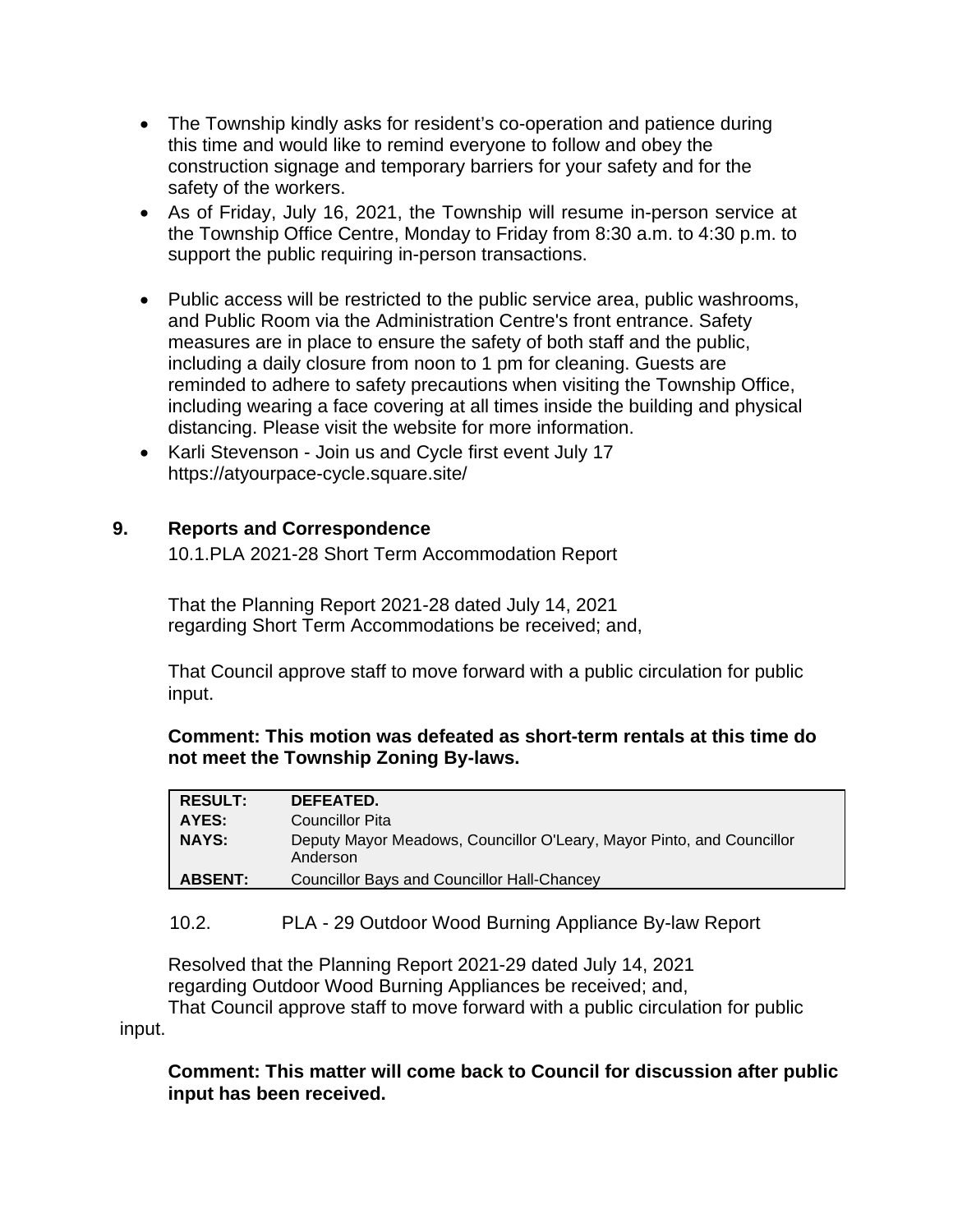| $\mid$ RESULT: | <b>CARRIED.</b>                             |  |
|----------------|---------------------------------------------|--|
| 10.3.          | PLA 2021-32 5097 Concession Road 2 Decision |  |

## **Comment: This matter will come back to Council for discussion after input from various departments are received.**

Resolved that the Planning Report 2021-32 dated July 14 2021 regarding the proposed amendment to the Township of Adjala-Tosorontio's Zoning By-law 03-57, file Z/04/21, be received as information;

AND FURTHER THAT Council considers the planning analysis submitted in Planning Report 2021-23, as well as the information received from the public, internal departments, external agencies, and the material submitted by the applicant's agent, with respect to Council's decision for the proposed Zoning Bylaw Amendment.

| P<br><b>INLOULI.</b> | <b>ADDIEN</b><br><b>VAINNIED.</b> |  |
|----------------------|-----------------------------------|--|
|                      |                                   |  |

10.4. PLA 2021 - 33 Nottawasaga Valley Conservation Authority (NVCA) Memorandum of Understanding

**Comment: This is a renewal of the agreement the Township has with the NVCA for reviewing property applications for Building, Planning etc. to ensure they will not be effected by any flooding concerns. It was approved for two years as the province has asked that the NVCA to separate all mandatory and non-mandatory services to enable every municipality the flexibility to pay for any non-mandatory services. The provincial review of the Conservation Act resulted in the Conservation Authorities to sustain their core mandate as defined under the Conservation Act.**

Resolved that Council receive the report as information and enter into the agreement as revised for a period of two years as proposed. **RESULT: CARRIED.**

10.5. PLA 2021 - 35 7538 5th Sideroad, Adjala Deferral

**Comment: This matter was deferred as Council requested more information. The NVCA had concerns about the structure on the property as it was in the Oak Ridges Moraine. The neighbours raised concerns as the slopes were not stabilized. Council wanted to know if the soil compaction could hold the structure.**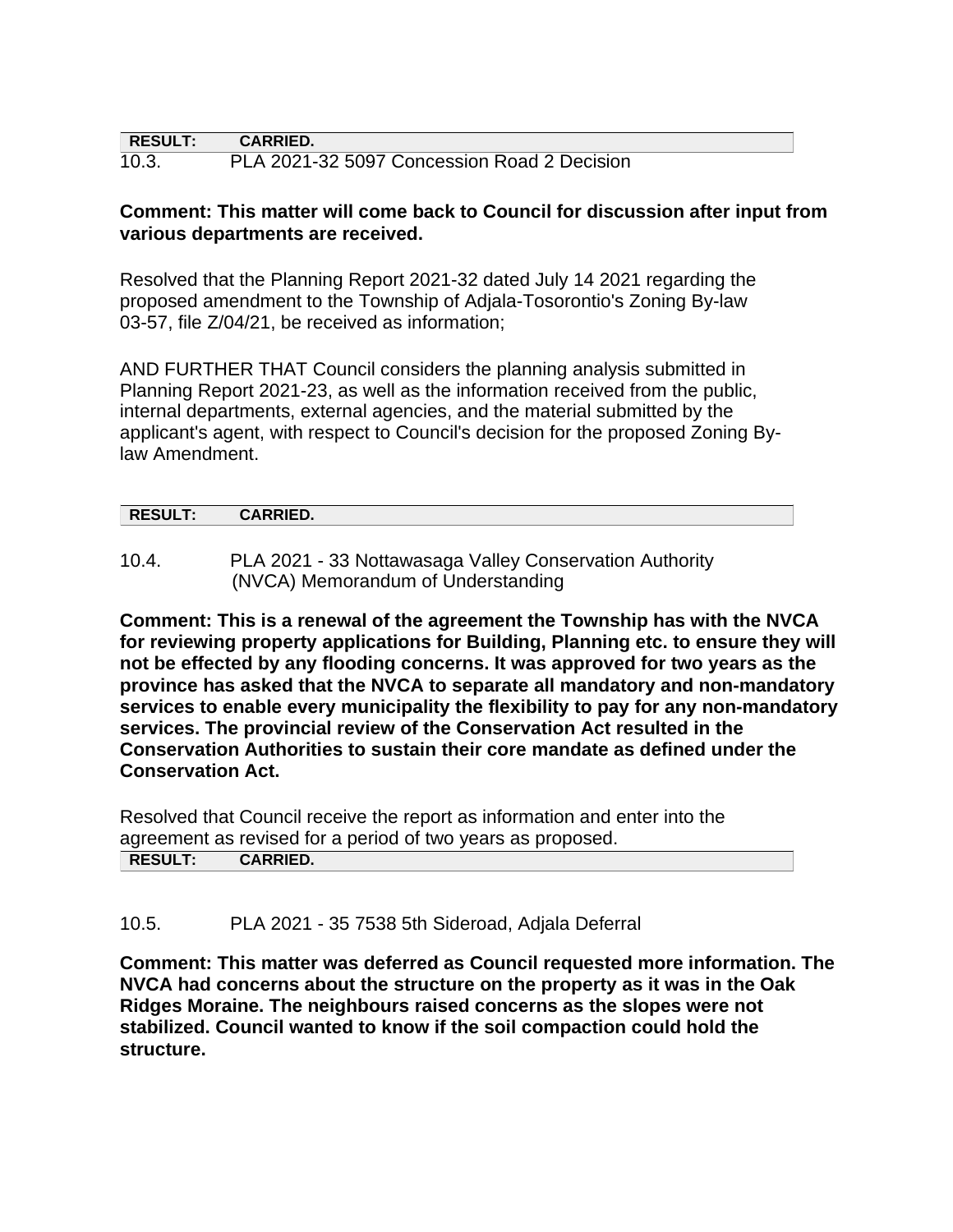Resolved that the Planning Report 2021-35 dated July 14, 2021 regarding the proposed amendment to the Township of Adjala-Tosorontio's Zoning By-law 03-56 be received as information;

AND FURTHER THAT Council defer the application so that the applicant can gather additional supporting documents, as discussed at the Public Meeting on June 9, 2021. **RESULT: CARRIED.**

10.6. PLA 2021-36 Staffing Request

## **Comment: As the workload was increasing in the Building and Planning department, Council approved staff's request to fill in this position.**

Resolved that the Planning Report 2021-36 dated July 14, 2021 regarding a staff request be received; and,

That Council approve a new position for a Building & Planning Assistant and authorize staff to move forward with the hiring process. **RESULT: CARRIED.**

10.7. BYLW 2021-02 Quarterly By-law Activity Report - April 30, 2021 - June 30, 2021.

**Comment: The amount of By-law complaints has increased substantially. This increase in numbers depicts the true state of by-law infractions in the Township. Kudos to By-law Enforcement for enforcing the applicable Township's by-laws under their mandate.**

Resolved that By-law Enforcement Services Report BYLW 2021-02 dated July 14, 2021 regarding the "Quarterly By-law Activity Report - March 30, 2021 - June 30, 2021" be received and filed as information. **RESULT: CARRIED.**

10.8. BLDG - 06 New Vehicle Report

**Comment: The new By-law department has started earning revenue for the Township through parking tickets etc. They also managed to save the Township expenses; these savings were put towards a new vehicle to help with by-law enforcement.**

Resolved that the Building Report 2021-06 dated July 14, 2021 regarding a new vehicle be received; and,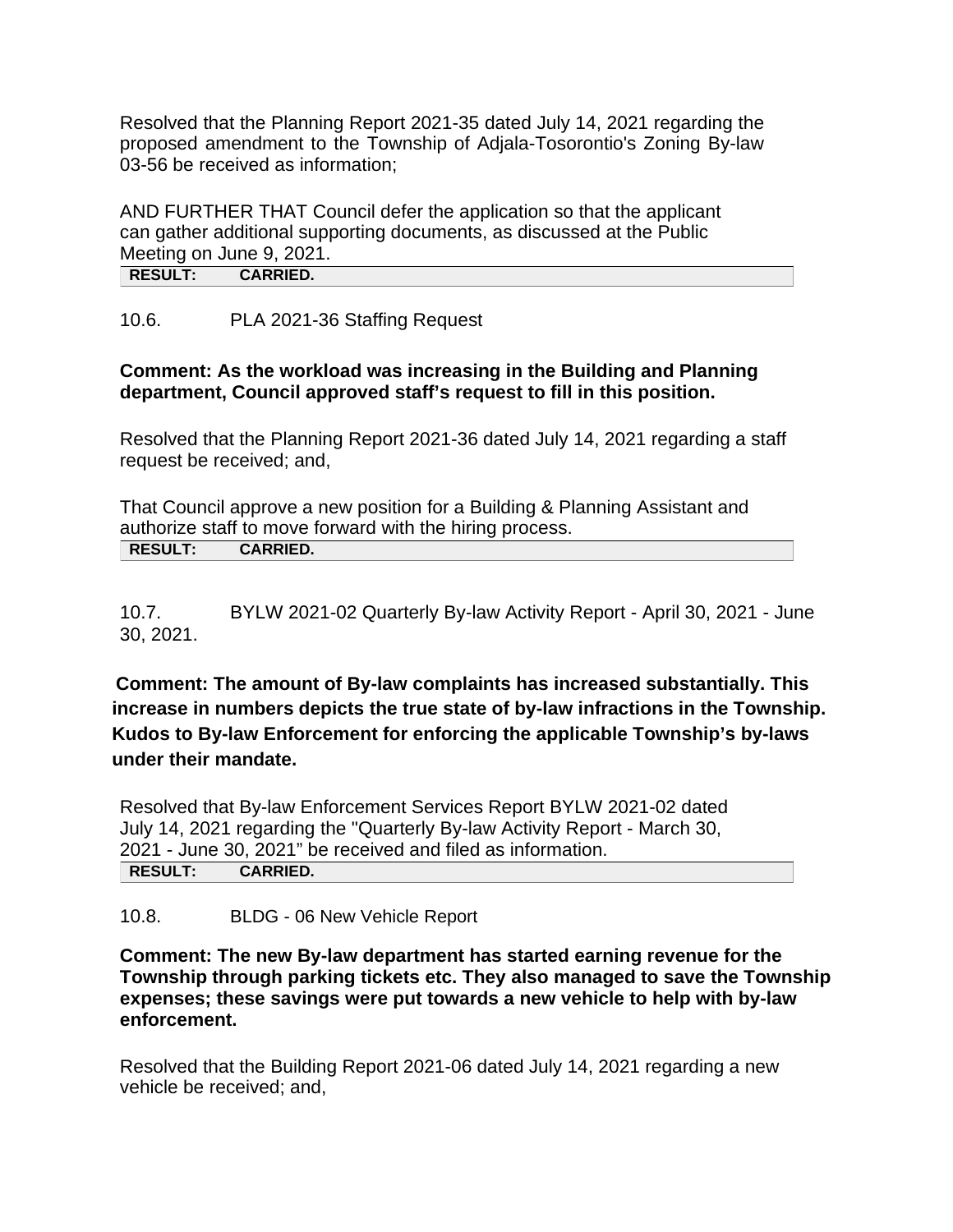That Council approve staff to move forward with the purchase of a new vehicle for the Building and By-law Department. **RESULT: CARRIED.**

# 10.9. BLDG 2021-07 Quarterly Building Activity Report 2021

## **Comment: The building activity report indicated a huge rise in building permits and revenue. This is very positive for the Township.**

Resolved that Building Department Report 2021-07 Quarterly Building Activity Report 2021 dated July 14, 2021, regarding permit activities be received and filed as information. **RESULT: CARRIED.**

10.10. BLDG 2021-08 Rescind and Replace By-Law 19-05

## **Comment: This was just an update to the old bylaw, this ensures that the By-law department has the power to enter properties to enforce the by-laws.**

Resolved that Building Department Report #2021-08 dated 14 July 2021, entitled "Repeal and replace Bylaw 19-05" be received; and further,

That Mayor and Council repeal and replace By-Law 19-05 with By-Law 2021-XX, and that Staff operate and conduct themselves accordingly and adhere to the governing Provincial Acts applicable for accessing properties and buildings for By-Law Enforcement, Ontario Building Code and Act inspections and duties as well as any other Municipal requirements to access property as required.

Furthermore, that staff also conduct themselves in accordance with the requirements of the new By-Law #2021-xx Being a By-law to establish the powers and conditions for an officer conducting an inspection and exercising a power of entry onto land in the Township of Adjala-Tosorontio. **RESULT: CARRIED.**

10.11. FIN-2021-15 2020 Capital Year-End Status and Carry-Forward Report

**Comment: This report is an update of the total number of capital projects and the dollar value of projects carried forward. Please note that many of these projects are in final stage of completion and Council will be receiving further updated reports. I would like to thank staff for their hard work in getting all the projects completed to the best of their ability given the current restrictions due to COVID-19.**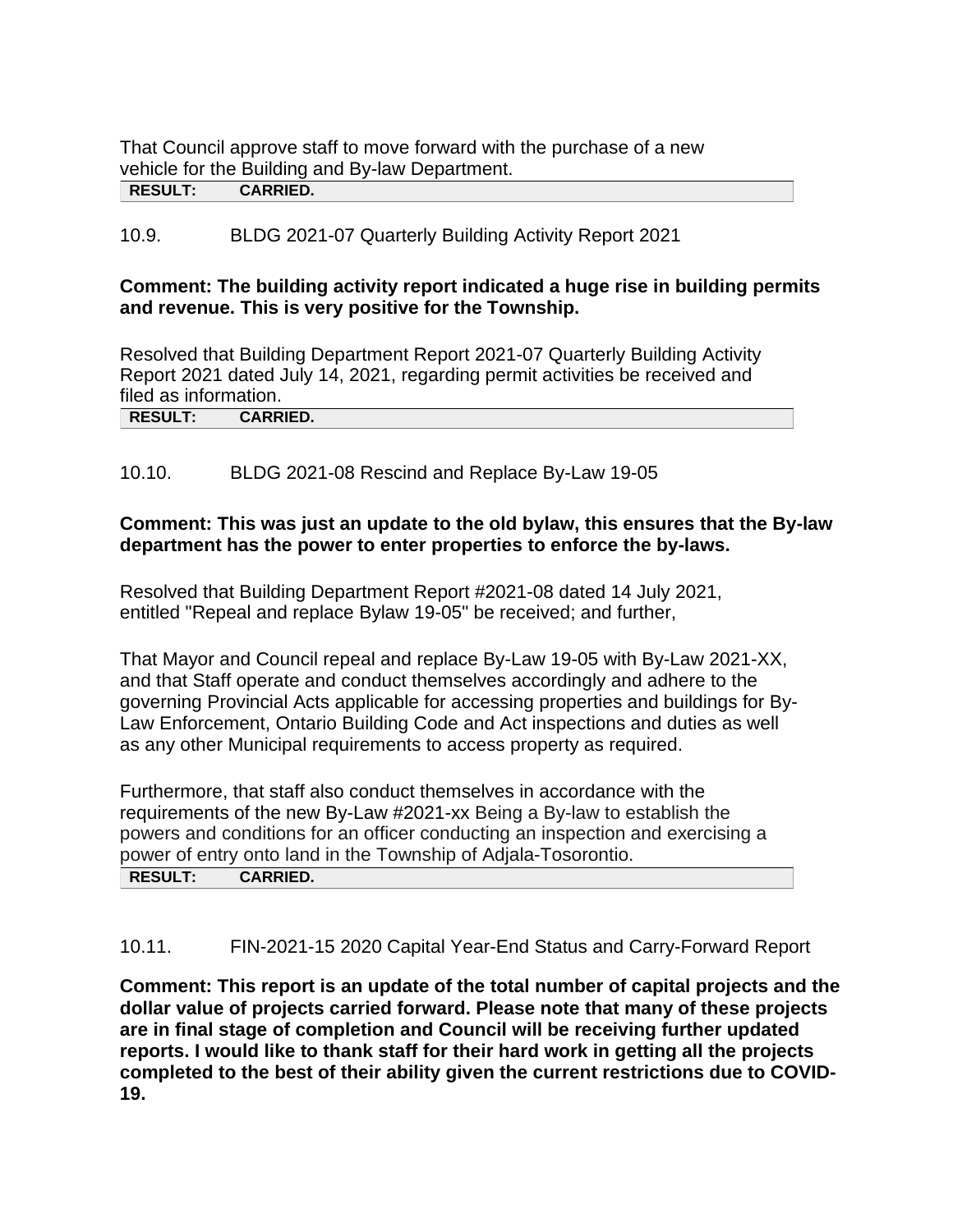Resolved that Report FIN 2021-15 dated July 14, 2021 regarding "2020 Capital Year-End Status and Carry-Forward" be received and further,

THAT the net surplus funds of \$1,610.95 for completed tax funded projects be transferred to The Capital Tax Levy Reserve, and further

THAT Council approve Staff's recommended funding sources for projects that were completed over approved budget as detailed in this report, and further

THAT a total of twenty-one (21) incomplete projects in the amount of \$1,884,286.68 be carried forward and consolidated into the 2021 capital budgets. Not included in this total are the five (5) projects that are on hold or deferred by Council.

**RESULT: CARRIED.**

10.12. FIN 2021-16 Development Charges Background Study Update

#### **Comment: To provide Staff direction to proceed with the development charges study and follow the required process.**

Resolved that the Finance Report FIN 2021-16 dated July 14, 2021 regarding Development Charge Background Study Update be received; and further,

That Council direct staff to proceed with the process and the timing outlined in the staff report.

| P<br><b>ADDIED</b><br><b>NEJULI.</b><br>ט∟ווווי |  |  |  |
|-------------------------------------------------|--|--|--|
|                                                 |  |  |  |

10.13. I&D 2021-15 Assumption - Evergreen Subdivision, Loretto

**Comment: The Loretto subdivision had not been assumed in the past due to various concerns. Current Council has retained engineers, consultants and contractors and costs range over \$300,000 to bring this development into compliance and Township standards. As per past council decisions and discussion at regular Council meetings this money will be recovered.** 

Resolved that I&D Report #2021-15 entitled "Assumption - Evergreen Subdivision, Loretto" be received as information; and further,

THAT the Municipal works in the Evergreen Subdivision, Loretto be assumed by Adjala-Tosorontio **RESULT: CARRIED**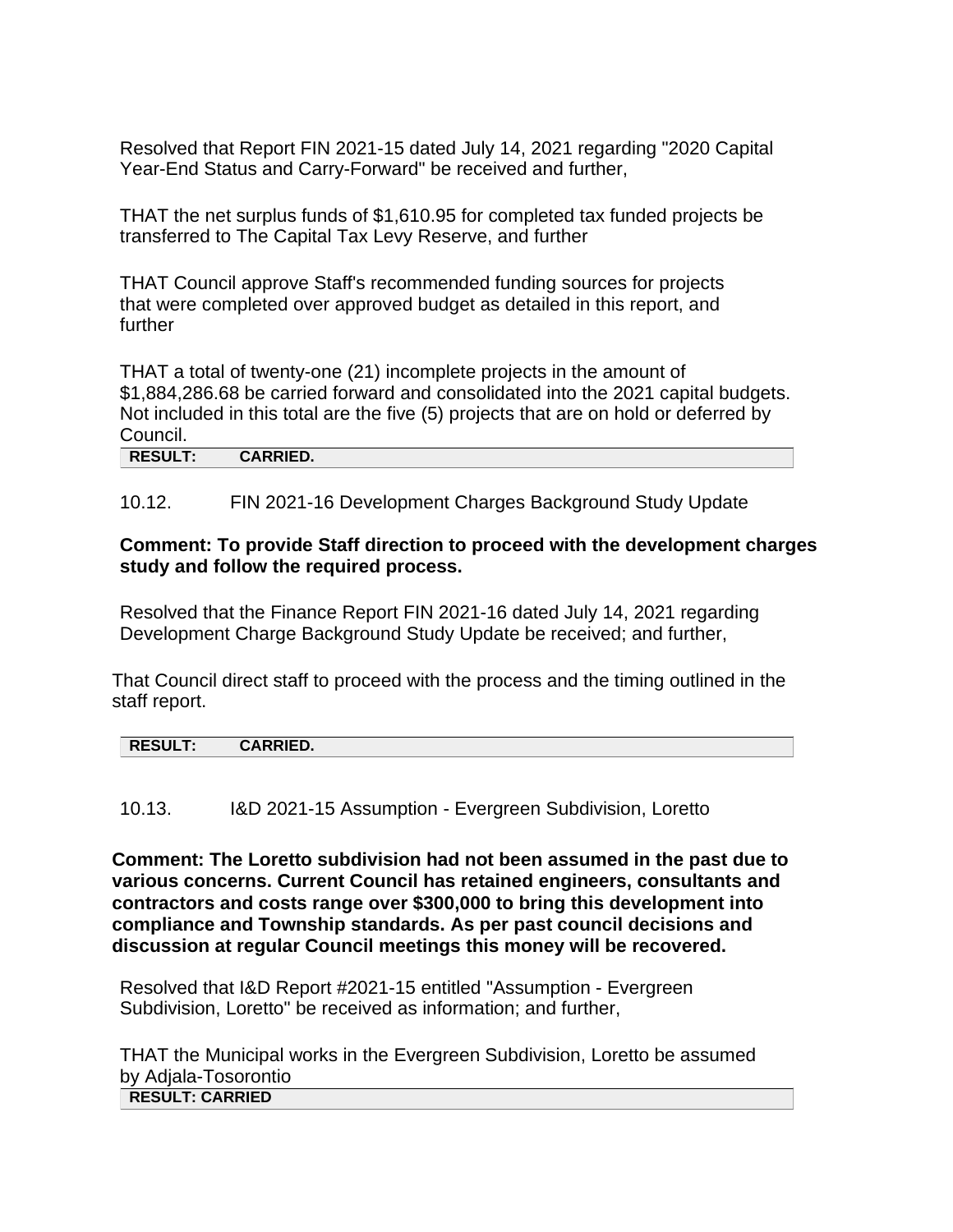## 10.14. I&D 2021-24, Farsight Development, Everett, Earthworks Agreement Schedules Approval

## **Comment: This was with regards to the Farsight development in Everett, this Earthworks agreement came back to Council for approval as the initial agreement did not contain the required schedules and updated costing.**

Resolved that I&D 2021-24 entitled "Farsight Development, Everett, Earthworks Agreement Schedules Approval" dated July 14th, 2021 be received as information, and further,

That the updated Schedules to the Farsight Earthworks Agreement originally executed 2018-06-20, which has been granted an extension by Council to October 31st, 2022, be approved to allow for the Earthworks to proceed with the understanding that the street names are not finalized. **RESULT: CARRIED**

10.15. I&D 2021-23 Bailey Creek Municipal Drain Assessment Update & Capacity Evaluation

**Comment: This was with regards to the Reassessment of the Municipal drain as an outfall location for the Colgan sewer plant. As there were many concerns from residents and with the entire process under the Drainage Act, a recorded vote was requested. In a recorded vote the below members of council voted in favour and against.** 

Resolved that Administration Report I&D 2021-23 dated July 14th, 2021, entitled "Bailey Creek Municipal Drain Assessment Update & Capacity Evaluation" be received; and

That R. J. Burnside & Associates Ltd. be appointed to prepare a report under Section 76 of the Drainage Act to update the assessment schedule for the portion of the Bailey Creek Municipal Drain (the Drain) located in the Township of Adjala-Tosorontio; and further

That the Clerk be directed under Section 65(3) of the Drainage Act to instruct R. J. Burnside

& Associates Ltd. to investigate and report on the capacity of the Drain to accommodate the additional flows from the proposed Colgan 1 and Colgan 2 developments (Colgan lands) and to determine the amount of assessment to be paid by the Colgan lands to connect those lands to the Drain.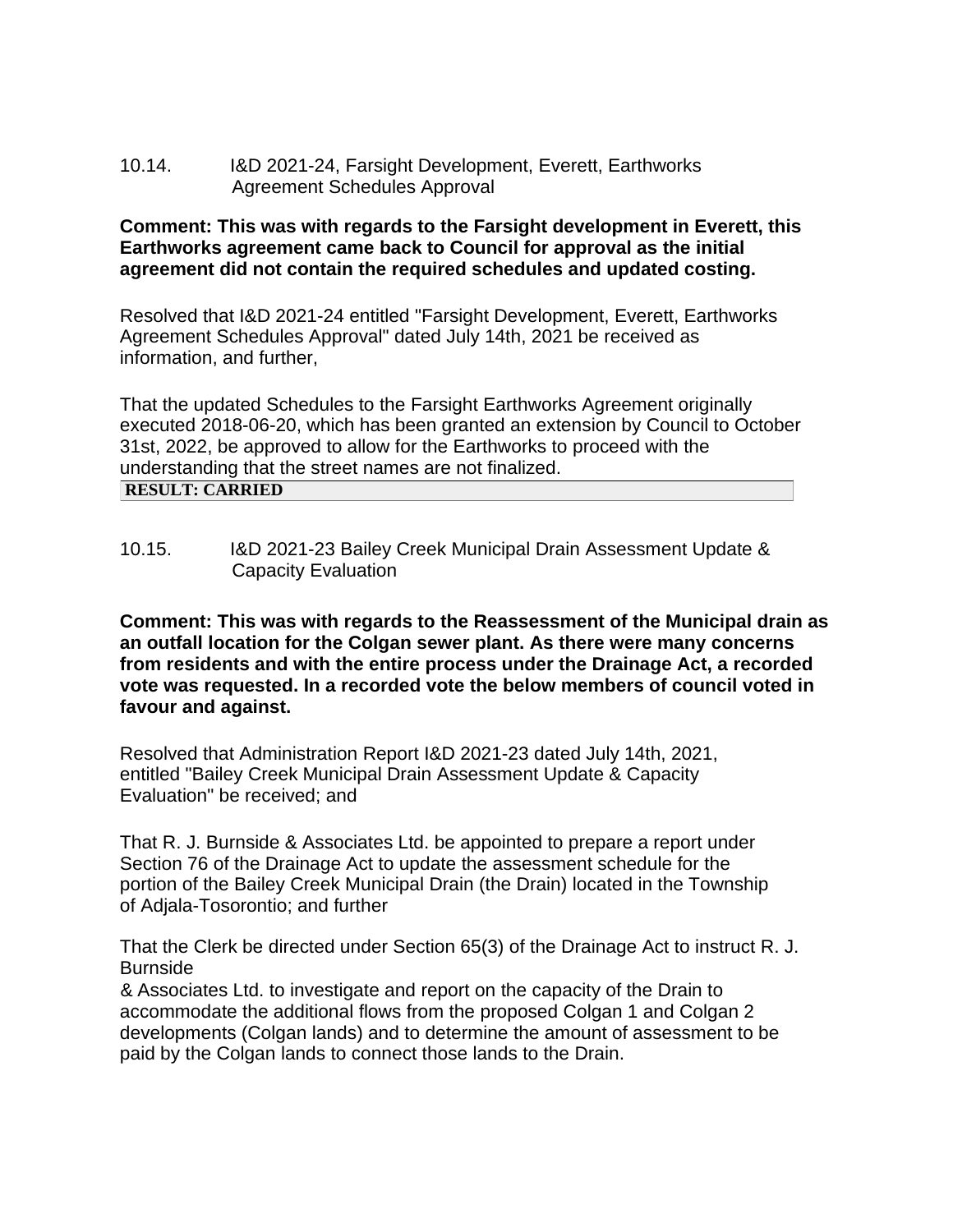| ăx             |                                                              |
|----------------|--------------------------------------------------------------|
| <b>RESULT:</b> | <b>CARRIED.</b>                                              |
| AYES:          | Councillor Anderson, Councillor Pita, and Councillor O'Leary |
| <b>NAYS:</b>   | Mayor Pinto and Deputy Mayor Meadows                         |
| <b>ABSENT:</b> | <b>Councillor Bays and Councillor Hall-Chancey</b>           |

 $\sim$ 

#### 10.16. Treatment Plant, Coldgan 1 and 2, Tribute PDE Colgan boation, Wastewater

**Comment: This report was approval for the MoECP to review the application for the Colgan Waste Water Treatment plant. As there were many concerns with the project a recorded vote was called, Deputy Mayor Meadows and Mayor Pinto voted against.**

Resolved that Infrastructure & Development Report #2021-25 dated July 14th, 2021 entitled "Endorsement of MoECP ECA Application, Wastewater Treatment Plant, Colgan 1 & 2, Tribute Development" be received; and further,

THAT staff be authorized to sign the Colgan 1 & 2, Tribute Development MoECP (Ministry of Environment, Conservation & Parks) ECA (Environmental Compliance Approval) application forms, on behalf of the Township of Adjala-Tosorontio, to allow for commencement of the Ministry's review and approval.

| <b>RESULT:</b> | <b>CARRIED.</b>                                              |
|----------------|--------------------------------------------------------------|
| AYES:          | Councillor Anderson, Councillor Pita, and Councillor O'Leary |
| <b>NAYS:</b>   | Mayor Pinto and Deputy Mayor Meadows                         |
| <b>ABSENT:</b> | <b>Councillor Bays and Councillor Hall-Chancey</b>           |

## 10.17. I&D 2021-26 Endorsement of MoECP ECA Application, Stormwater Management Facilities, Colgan 1 & 2, Tribute Development

**Comment: This report was approval for the MoECP to review the application for the Colgan Storm Water Management Facilities. As there were many concerns with the project a recorded vote was called, Deputy Mayor Meadows and Mayor Pinto voted against.**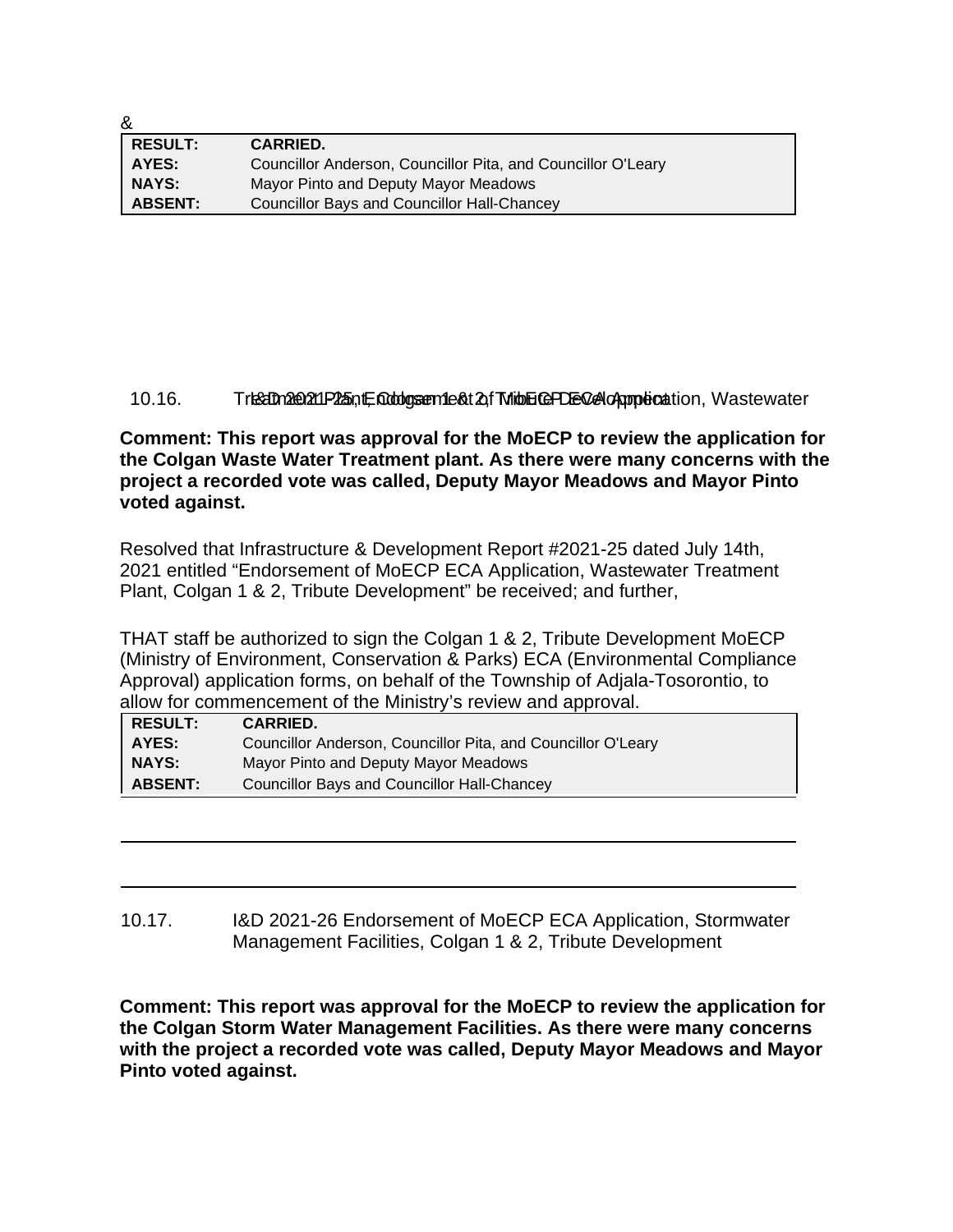Recommendation that Infrastructure & Development Report #2021-26 dated July 14th, 2021 entitled "Endorsement of MoECP ECA Application, Stormwater Management Facilities, Colgan 1 & 2, Tribute Development" be received; and further,

THAT staff be authorized to sign the Colgan 1 & 2, Tribute Development MoECP (Ministry of Environment, Conservation & Parks) ECA (Environmental Compliance Approval) application forms, on behalf of the Township of Adjala-Tosorontio, to allow for commencement of the Ministry's review and approval.

| <b>RESULT:</b> | <b>CARRIED.</b>                                              |
|----------------|--------------------------------------------------------------|
| <b>AYES:</b>   | Councillor Anderson, Councillor Pita, and Councillor O'Leary |
| <b>NAYS:</b>   | Mayor Pinto and Deputy Mayor Meadows                         |
| <b>ABSENT:</b> | Councillor Bays and Councillor Hall-Chancey                  |

10.18. CLK 2021-11 Community/Pollinator Gardens Policy

## **Comment: This was a policy put in place for the current community and pollinator gardens**

Resolved that Clerk's Report CLK 2021-11 be received as information, and further;

That Council approve the Community & Pollinator Garden Policy. **RESULT: CARRIED.**

10.19. CLK 2021-12 Canada Community Revitalization Fund

## **RES-272-2021**

**Moved by** Councillor O'Leary **Seconded by** Councillor Pita

## **Comment: This was a report to Council to direct staff to apply for a grant to improve the walking track at the main Municipal office.**

Resolved that Clerk's Report 2021-12 dated Wednesday, July 14, 2021, entitled "Canada Community Revitalization Fund " be received; and further,

That Council directs staff to apply for a grant opportunity from the Canada Community Revitalization Fund for Track Improvements at Warden's Park; and further,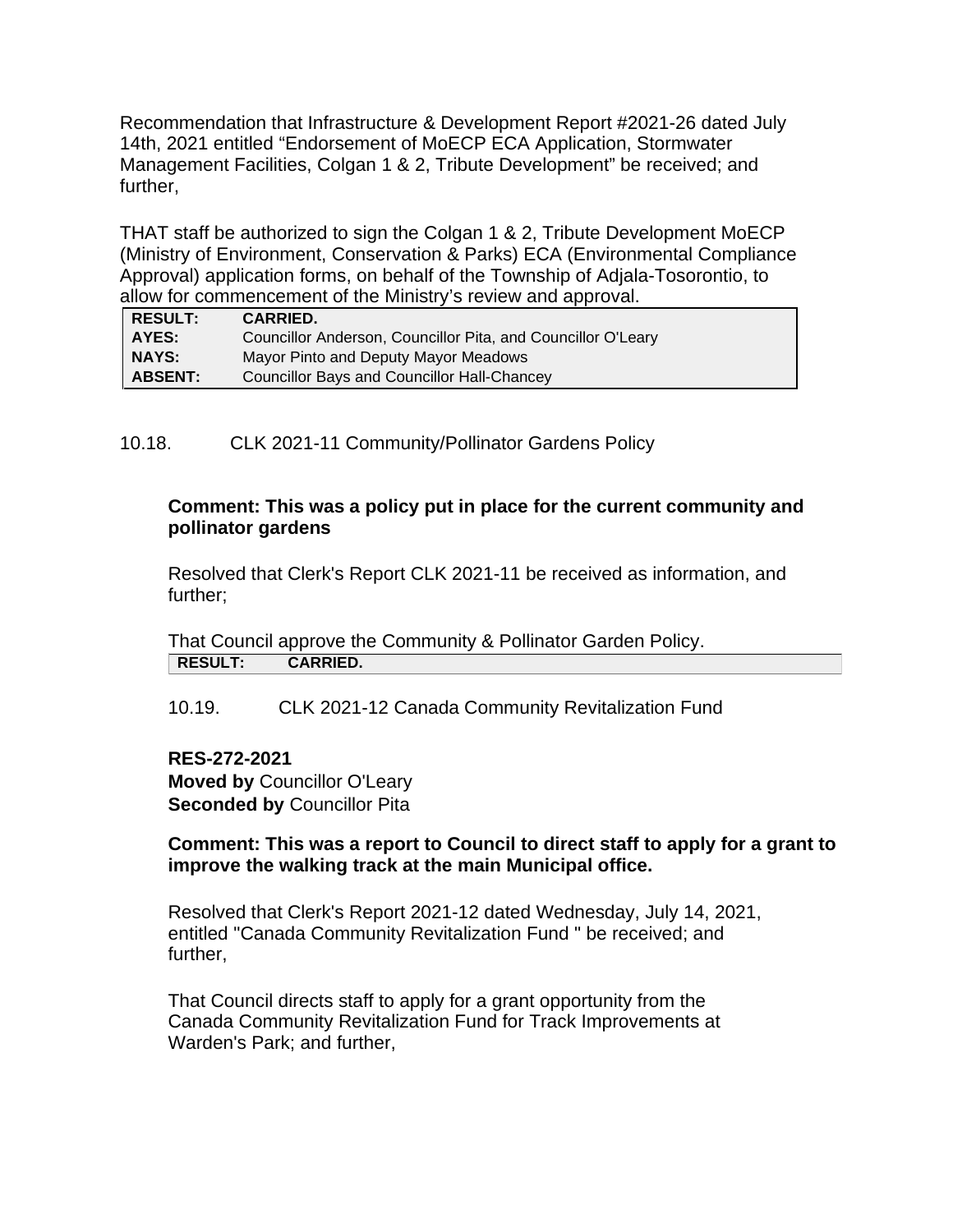That Council commit to allocating \$20 K to cover the Township's cost share for this project through the 2022 Capital Budget. **RESULT: CARRIED.**

## 10.20. BLDG 2021-09 Parks Grant Report

**Comment: This was a report to council on the quotation for the 3 parks to be upgraded with funds from the federal and provincial government. The warm was given to Henderson Playgrounds and hope to be competed before winter.** 

Resolved that the Building Report 2021-09 dated July 14, 2021 regarding the parks grant be received; and,

That Council approve the Henderson Playgrounds quote and authorize Staff to move forward with the approved quote to start the update of the three new accessible parks.

**RESULT: CARRIED.**

#### **New and Unfinished Business**

13.1.Bob Meadows - Notice of Motion

**RES-279-2021 Moved by** Deputy Mayor Meadows **Seconded by** Councillor Pita

**Comment: As the agendas are getting too long to discuss at one council meeting. Deputy Mayor suggested we work like other Townships where we have a committee of a whole meeting where the matters are discussed in detail and only important items are pulled for discussion at the council meeting. Staff will review required changes to enable this.**

Resolved that the following notice of motion be deferred to the next Council meeting - Staff to be reviewing the procedural by-law to add committee of a whole for planning matters and any other needed issues including a consent agenda.

|--|

13.2. Nottawasaga Police Services Board Appointment